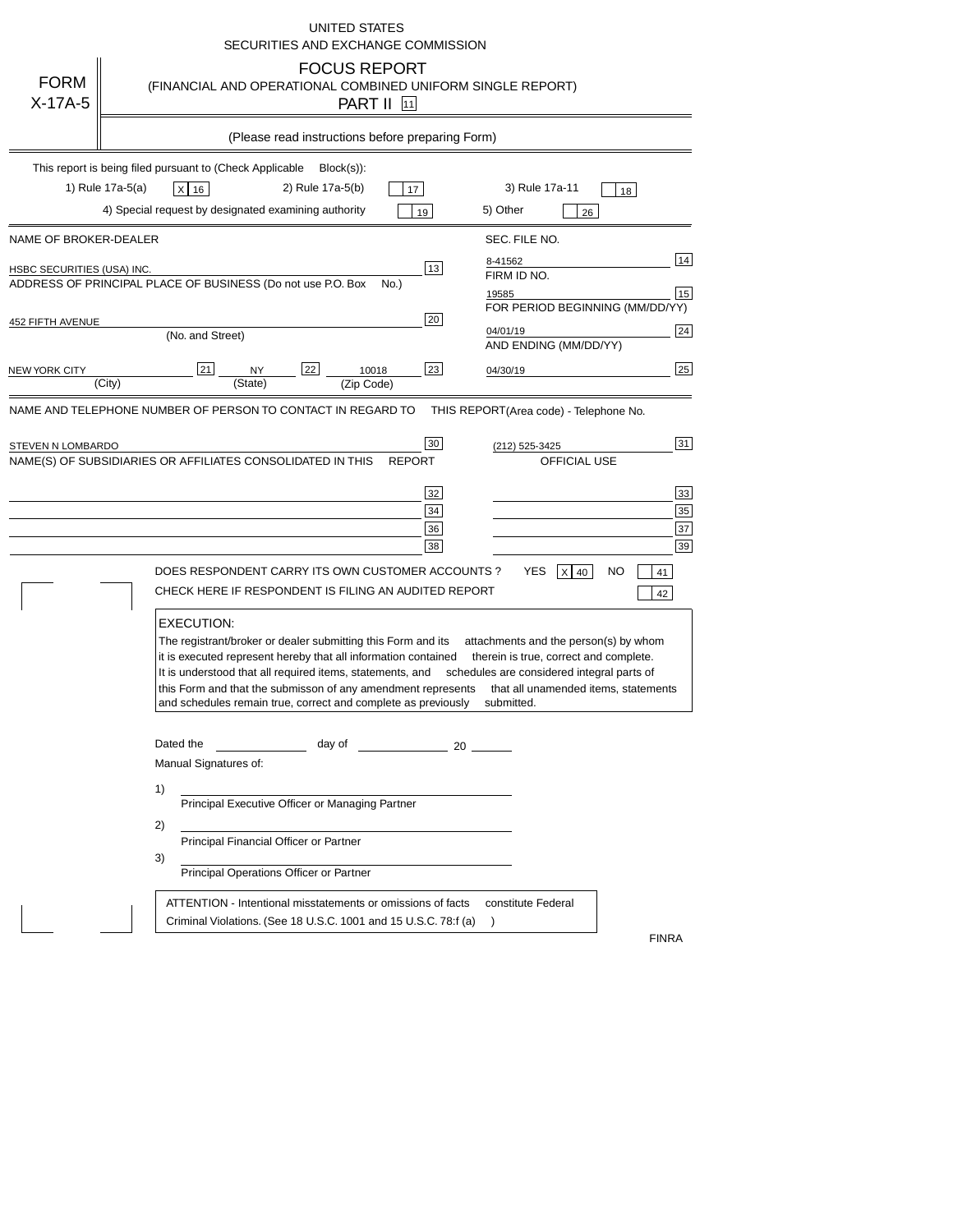| SUPPLEMENT TO                                            |
|----------------------------------------------------------|
| FINANCIAL AND OPERATIONAL COMBINED UNIFORM SINGLE REPORT |
| <b>PART II</b>                                           |

| as of<br>04/30/19<br>HSBC SECURITIES (USA) INC.<br>STATEMENT OF SEGREGATION REQUIREMENTS AND FUNDS IN SEGREGATION<br>FOR CUSTOMERS TRADING ON U.S. COMMODITY EXCHANGES<br>SEGREGATION REQUIREMENTS (Section 4d(2) of the CEAct)<br>1. Net ledger balance<br>\$<br>A. Cash<br>B. Securities (at market)<br>1,446,787,769<br>2. Net unrealized profit (loss) in open futures contracts<br>traded on a contract market<br>3. Exchange traded options<br>A. Add market value of open option contracts purchased on a<br>contract market<br>493,991,788<br>B. Deduct market value of open option contracts granted (sold)<br>on a contract market<br>359,917,433) 7033<br>4. Net equity (deficit) (add lines 1, 2, and 3)<br>5. Accounts liquidating to a deficit and accounts with debit<br>balances<br>- gross amount<br>7045<br>1,748,460<br>1,748,460) 7047<br>Less: amount offset by customer owned securities<br>\$<br>1,842,526,710<br>6. Amount required to be segregated (add lines 4 and 5)<br>FUNDS IN SEGREGATED ACCOUNTS<br>7. Deposited in segregated funds bank accounts<br>A. Cash<br>6,007,524 7070<br>B. Securities representing investments of customers' funds<br>(at market)<br>124, 177, 615<br>C. Securities held for particular customers or option customers<br>in lieu of cash (at market)<br>286,413,339<br>8. Margins on deposit with derivatives clearing organizations<br>of contract markets<br>A. Cash<br>\$<br>22,794,315 7100<br>B. Securities representing investments of customers' funds<br>(at market)<br>308,223,394<br>C. Securities held for particular customers or option customers<br>in lieu of cash (at market)<br>1,095,548,501<br>9. Net settlement from (to) derivatives clearing organizations<br>of contract markets<br>30,979,764<br>10. Exchange traded options<br>493,991,788 7132<br>A. Value of open long option contracts<br>359,917,433 7133<br>B. Value of open short option contracts<br>11. Net equities with other FCMs<br>A. Net liquidating equity<br>(1, 143, 468)<br>B. Securities representing investments of customers' funds<br>(at market)<br>C. Securities held for particular customers or option customers<br>in lieu of cash (at market)<br>22,171,016<br>12. Segregated funds on hand (describe:<br>42,654,913 7150<br>13. Total amount in segregation (add lines 7 through 12)<br>2,071,901,268 7180 | <b>BROKER OR DEALER</b> |                      |
|-----------------------------------------------------------------------------------------------------------------------------------------------------------------------------------------------------------------------------------------------------------------------------------------------------------------------------------------------------------------------------------------------------------------------------------------------------------------------------------------------------------------------------------------------------------------------------------------------------------------------------------------------------------------------------------------------------------------------------------------------------------------------------------------------------------------------------------------------------------------------------------------------------------------------------------------------------------------------------------------------------------------------------------------------------------------------------------------------------------------------------------------------------------------------------------------------------------------------------------------------------------------------------------------------------------------------------------------------------------------------------------------------------------------------------------------------------------------------------------------------------------------------------------------------------------------------------------------------------------------------------------------------------------------------------------------------------------------------------------------------------------------------------------------------------------------------------------------------------------------------------------------------------------------------------------------------------------------------------------------------------------------------------------------------------------------------------------------------------------------------------------------------------------------------------------------------------------------------------------------------------------------------------------------------------------------------------------------------------------------------------|-------------------------|----------------------|
|                                                                                                                                                                                                                                                                                                                                                                                                                                                                                                                                                                                                                                                                                                                                                                                                                                                                                                                                                                                                                                                                                                                                                                                                                                                                                                                                                                                                                                                                                                                                                                                                                                                                                                                                                                                                                                                                                                                                                                                                                                                                                                                                                                                                                                                                                                                                                                             |                         |                      |
|                                                                                                                                                                                                                                                                                                                                                                                                                                                                                                                                                                                                                                                                                                                                                                                                                                                                                                                                                                                                                                                                                                                                                                                                                                                                                                                                                                                                                                                                                                                                                                                                                                                                                                                                                                                                                                                                                                                                                                                                                                                                                                                                                                                                                                                                                                                                                                             |                         |                      |
|                                                                                                                                                                                                                                                                                                                                                                                                                                                                                                                                                                                                                                                                                                                                                                                                                                                                                                                                                                                                                                                                                                                                                                                                                                                                                                                                                                                                                                                                                                                                                                                                                                                                                                                                                                                                                                                                                                                                                                                                                                                                                                                                                                                                                                                                                                                                                                             |                         |                      |
|                                                                                                                                                                                                                                                                                                                                                                                                                                                                                                                                                                                                                                                                                                                                                                                                                                                                                                                                                                                                                                                                                                                                                                                                                                                                                                                                                                                                                                                                                                                                                                                                                                                                                                                                                                                                                                                                                                                                                                                                                                                                                                                                                                                                                                                                                                                                                                             |                         |                      |
|                                                                                                                                                                                                                                                                                                                                                                                                                                                                                                                                                                                                                                                                                                                                                                                                                                                                                                                                                                                                                                                                                                                                                                                                                                                                                                                                                                                                                                                                                                                                                                                                                                                                                                                                                                                                                                                                                                                                                                                                                                                                                                                                                                                                                                                                                                                                                                             |                         |                      |
|                                                                                                                                                                                                                                                                                                                                                                                                                                                                                                                                                                                                                                                                                                                                                                                                                                                                                                                                                                                                                                                                                                                                                                                                                                                                                                                                                                                                                                                                                                                                                                                                                                                                                                                                                                                                                                                                                                                                                                                                                                                                                                                                                                                                                                                                                                                                                                             |                         | $(103,829,274)$ 7010 |
|                                                                                                                                                                                                                                                                                                                                                                                                                                                                                                                                                                                                                                                                                                                                                                                                                                                                                                                                                                                                                                                                                                                                                                                                                                                                                                                                                                                                                                                                                                                                                                                                                                                                                                                                                                                                                                                                                                                                                                                                                                                                                                                                                                                                                                                                                                                                                                             |                         | 7020                 |
|                                                                                                                                                                                                                                                                                                                                                                                                                                                                                                                                                                                                                                                                                                                                                                                                                                                                                                                                                                                                                                                                                                                                                                                                                                                                                                                                                                                                                                                                                                                                                                                                                                                                                                                                                                                                                                                                                                                                                                                                                                                                                                                                                                                                                                                                                                                                                                             |                         | 365,493,860 7030     |
|                                                                                                                                                                                                                                                                                                                                                                                                                                                                                                                                                                                                                                                                                                                                                                                                                                                                                                                                                                                                                                                                                                                                                                                                                                                                                                                                                                                                                                                                                                                                                                                                                                                                                                                                                                                                                                                                                                                                                                                                                                                                                                                                                                                                                                                                                                                                                                             |                         |                      |
|                                                                                                                                                                                                                                                                                                                                                                                                                                                                                                                                                                                                                                                                                                                                                                                                                                                                                                                                                                                                                                                                                                                                                                                                                                                                                                                                                                                                                                                                                                                                                                                                                                                                                                                                                                                                                                                                                                                                                                                                                                                                                                                                                                                                                                                                                                                                                                             |                         | 7032                 |
|                                                                                                                                                                                                                                                                                                                                                                                                                                                                                                                                                                                                                                                                                                                                                                                                                                                                                                                                                                                                                                                                                                                                                                                                                                                                                                                                                                                                                                                                                                                                                                                                                                                                                                                                                                                                                                                                                                                                                                                                                                                                                                                                                                                                                                                                                                                                                                             |                         |                      |
|                                                                                                                                                                                                                                                                                                                                                                                                                                                                                                                                                                                                                                                                                                                                                                                                                                                                                                                                                                                                                                                                                                                                                                                                                                                                                                                                                                                                                                                                                                                                                                                                                                                                                                                                                                                                                                                                                                                                                                                                                                                                                                                                                                                                                                                                                                                                                                             |                         | 1,842,526,710 7040   |
|                                                                                                                                                                                                                                                                                                                                                                                                                                                                                                                                                                                                                                                                                                                                                                                                                                                                                                                                                                                                                                                                                                                                                                                                                                                                                                                                                                                                                                                                                                                                                                                                                                                                                                                                                                                                                                                                                                                                                                                                                                                                                                                                                                                                                                                                                                                                                                             |                         |                      |
|                                                                                                                                                                                                                                                                                                                                                                                                                                                                                                                                                                                                                                                                                                                                                                                                                                                                                                                                                                                                                                                                                                                                                                                                                                                                                                                                                                                                                                                                                                                                                                                                                                                                                                                                                                                                                                                                                                                                                                                                                                                                                                                                                                                                                                                                                                                                                                             |                         |                      |
|                                                                                                                                                                                                                                                                                                                                                                                                                                                                                                                                                                                                                                                                                                                                                                                                                                                                                                                                                                                                                                                                                                                                                                                                                                                                                                                                                                                                                                                                                                                                                                                                                                                                                                                                                                                                                                                                                                                                                                                                                                                                                                                                                                                                                                                                                                                                                                             |                         |                      |
|                                                                                                                                                                                                                                                                                                                                                                                                                                                                                                                                                                                                                                                                                                                                                                                                                                                                                                                                                                                                                                                                                                                                                                                                                                                                                                                                                                                                                                                                                                                                                                                                                                                                                                                                                                                                                                                                                                                                                                                                                                                                                                                                                                                                                                                                                                                                                                             |                         | 7050                 |
|                                                                                                                                                                                                                                                                                                                                                                                                                                                                                                                                                                                                                                                                                                                                                                                                                                                                                                                                                                                                                                                                                                                                                                                                                                                                                                                                                                                                                                                                                                                                                                                                                                                                                                                                                                                                                                                                                                                                                                                                                                                                                                                                                                                                                                                                                                                                                                             |                         | 7060                 |
|                                                                                                                                                                                                                                                                                                                                                                                                                                                                                                                                                                                                                                                                                                                                                                                                                                                                                                                                                                                                                                                                                                                                                                                                                                                                                                                                                                                                                                                                                                                                                                                                                                                                                                                                                                                                                                                                                                                                                                                                                                                                                                                                                                                                                                                                                                                                                                             |                         |                      |
|                                                                                                                                                                                                                                                                                                                                                                                                                                                                                                                                                                                                                                                                                                                                                                                                                                                                                                                                                                                                                                                                                                                                                                                                                                                                                                                                                                                                                                                                                                                                                                                                                                                                                                                                                                                                                                                                                                                                                                                                                                                                                                                                                                                                                                                                                                                                                                             |                         |                      |
|                                                                                                                                                                                                                                                                                                                                                                                                                                                                                                                                                                                                                                                                                                                                                                                                                                                                                                                                                                                                                                                                                                                                                                                                                                                                                                                                                                                                                                                                                                                                                                                                                                                                                                                                                                                                                                                                                                                                                                                                                                                                                                                                                                                                                                                                                                                                                                             |                         |                      |
|                                                                                                                                                                                                                                                                                                                                                                                                                                                                                                                                                                                                                                                                                                                                                                                                                                                                                                                                                                                                                                                                                                                                                                                                                                                                                                                                                                                                                                                                                                                                                                                                                                                                                                                                                                                                                                                                                                                                                                                                                                                                                                                                                                                                                                                                                                                                                                             |                         | 7080                 |
|                                                                                                                                                                                                                                                                                                                                                                                                                                                                                                                                                                                                                                                                                                                                                                                                                                                                                                                                                                                                                                                                                                                                                                                                                                                                                                                                                                                                                                                                                                                                                                                                                                                                                                                                                                                                                                                                                                                                                                                                                                                                                                                                                                                                                                                                                                                                                                             |                         | 7090                 |
|                                                                                                                                                                                                                                                                                                                                                                                                                                                                                                                                                                                                                                                                                                                                                                                                                                                                                                                                                                                                                                                                                                                                                                                                                                                                                                                                                                                                                                                                                                                                                                                                                                                                                                                                                                                                                                                                                                                                                                                                                                                                                                                                                                                                                                                                                                                                                                             |                         |                      |
|                                                                                                                                                                                                                                                                                                                                                                                                                                                                                                                                                                                                                                                                                                                                                                                                                                                                                                                                                                                                                                                                                                                                                                                                                                                                                                                                                                                                                                                                                                                                                                                                                                                                                                                                                                                                                                                                                                                                                                                                                                                                                                                                                                                                                                                                                                                                                                             |                         |                      |
|                                                                                                                                                                                                                                                                                                                                                                                                                                                                                                                                                                                                                                                                                                                                                                                                                                                                                                                                                                                                                                                                                                                                                                                                                                                                                                                                                                                                                                                                                                                                                                                                                                                                                                                                                                                                                                                                                                                                                                                                                                                                                                                                                                                                                                                                                                                                                                             |                         | 7110                 |
|                                                                                                                                                                                                                                                                                                                                                                                                                                                                                                                                                                                                                                                                                                                                                                                                                                                                                                                                                                                                                                                                                                                                                                                                                                                                                                                                                                                                                                                                                                                                                                                                                                                                                                                                                                                                                                                                                                                                                                                                                                                                                                                                                                                                                                                                                                                                                                             |                         | 7120                 |
|                                                                                                                                                                                                                                                                                                                                                                                                                                                                                                                                                                                                                                                                                                                                                                                                                                                                                                                                                                                                                                                                                                                                                                                                                                                                                                                                                                                                                                                                                                                                                                                                                                                                                                                                                                                                                                                                                                                                                                                                                                                                                                                                                                                                                                                                                                                                                                             |                         | 7130                 |
|                                                                                                                                                                                                                                                                                                                                                                                                                                                                                                                                                                                                                                                                                                                                                                                                                                                                                                                                                                                                                                                                                                                                                                                                                                                                                                                                                                                                                                                                                                                                                                                                                                                                                                                                                                                                                                                                                                                                                                                                                                                                                                                                                                                                                                                                                                                                                                             |                         |                      |
|                                                                                                                                                                                                                                                                                                                                                                                                                                                                                                                                                                                                                                                                                                                                                                                                                                                                                                                                                                                                                                                                                                                                                                                                                                                                                                                                                                                                                                                                                                                                                                                                                                                                                                                                                                                                                                                                                                                                                                                                                                                                                                                                                                                                                                                                                                                                                                             |                         |                      |
|                                                                                                                                                                                                                                                                                                                                                                                                                                                                                                                                                                                                                                                                                                                                                                                                                                                                                                                                                                                                                                                                                                                                                                                                                                                                                                                                                                                                                                                                                                                                                                                                                                                                                                                                                                                                                                                                                                                                                                                                                                                                                                                                                                                                                                                                                                                                                                             |                         |                      |
|                                                                                                                                                                                                                                                                                                                                                                                                                                                                                                                                                                                                                                                                                                                                                                                                                                                                                                                                                                                                                                                                                                                                                                                                                                                                                                                                                                                                                                                                                                                                                                                                                                                                                                                                                                                                                                                                                                                                                                                                                                                                                                                                                                                                                                                                                                                                                                             |                         |                      |
|                                                                                                                                                                                                                                                                                                                                                                                                                                                                                                                                                                                                                                                                                                                                                                                                                                                                                                                                                                                                                                                                                                                                                                                                                                                                                                                                                                                                                                                                                                                                                                                                                                                                                                                                                                                                                                                                                                                                                                                                                                                                                                                                                                                                                                                                                                                                                                             |                         | 7140                 |
|                                                                                                                                                                                                                                                                                                                                                                                                                                                                                                                                                                                                                                                                                                                                                                                                                                                                                                                                                                                                                                                                                                                                                                                                                                                                                                                                                                                                                                                                                                                                                                                                                                                                                                                                                                                                                                                                                                                                                                                                                                                                                                                                                                                                                                                                                                                                                                             |                         | 7160                 |
|                                                                                                                                                                                                                                                                                                                                                                                                                                                                                                                                                                                                                                                                                                                                                                                                                                                                                                                                                                                                                                                                                                                                                                                                                                                                                                                                                                                                                                                                                                                                                                                                                                                                                                                                                                                                                                                                                                                                                                                                                                                                                                                                                                                                                                                                                                                                                                             |                         | 7170                 |
|                                                                                                                                                                                                                                                                                                                                                                                                                                                                                                                                                                                                                                                                                                                                                                                                                                                                                                                                                                                                                                                                                                                                                                                                                                                                                                                                                                                                                                                                                                                                                                                                                                                                                                                                                                                                                                                                                                                                                                                                                                                                                                                                                                                                                                                                                                                                                                             |                         |                      |
|                                                                                                                                                                                                                                                                                                                                                                                                                                                                                                                                                                                                                                                                                                                                                                                                                                                                                                                                                                                                                                                                                                                                                                                                                                                                                                                                                                                                                                                                                                                                                                                                                                                                                                                                                                                                                                                                                                                                                                                                                                                                                                                                                                                                                                                                                                                                                                             |                         |                      |
| \$<br>14. Excess (deficiency) funds in segregation (subtract line 6 from line 13)                                                                                                                                                                                                                                                                                                                                                                                                                                                                                                                                                                                                                                                                                                                                                                                                                                                                                                                                                                                                                                                                                                                                                                                                                                                                                                                                                                                                                                                                                                                                                                                                                                                                                                                                                                                                                                                                                                                                                                                                                                                                                                                                                                                                                                                                                           |                         | 229,374,558 7190     |
| 15. Management Target Amount for Excess funds in segregation                                                                                                                                                                                                                                                                                                                                                                                                                                                                                                                                                                                                                                                                                                                                                                                                                                                                                                                                                                                                                                                                                                                                                                                                                                                                                                                                                                                                                                                                                                                                                                                                                                                                                                                                                                                                                                                                                                                                                                                                                                                                                                                                                                                                                                                                                                                |                         | 100,000,000 7194     |
| 16. Excess (deficiency) funds in segregation over (under) Management Target Amount Excess<br>\$                                                                                                                                                                                                                                                                                                                                                                                                                                                                                                                                                                                                                                                                                                                                                                                                                                                                                                                                                                                                                                                                                                                                                                                                                                                                                                                                                                                                                                                                                                                                                                                                                                                                                                                                                                                                                                                                                                                                                                                                                                                                                                                                                                                                                                                                             |                         | 129,374,558 7198     |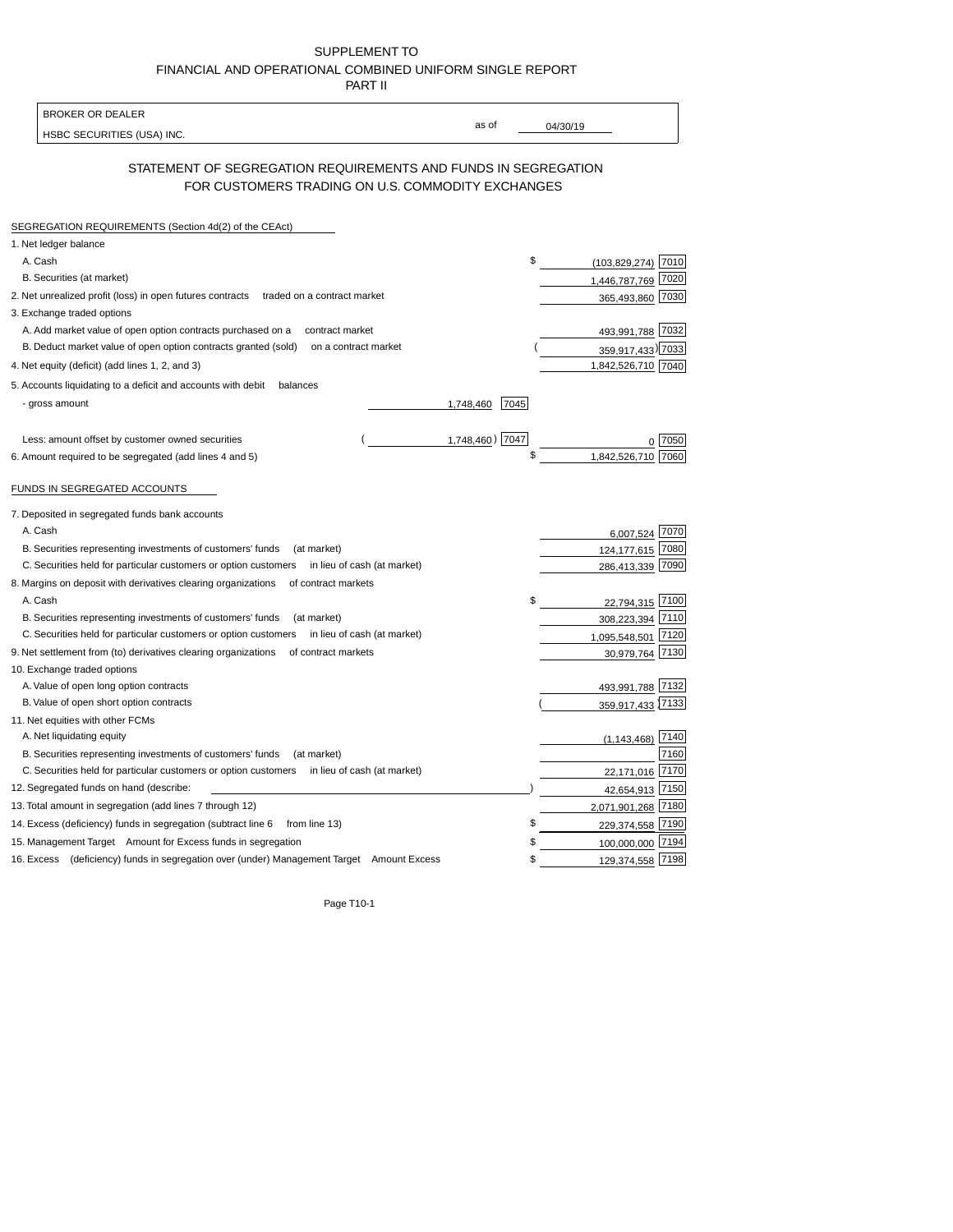| SUPPLEMENT TO                                            |
|----------------------------------------------------------|
| FINANCIAL AND OPERATIONAL COMBINED UNIFORM SINGLE REPORT |
| -----                                                    |

|                                                                                      | PART II                                |                   |      |
|--------------------------------------------------------------------------------------|----------------------------------------|-------------------|------|
| <b>BROKER OR DEALER</b><br>HSBC SECURITIES (USA) INC.                                |                                        | as of<br>04/30/19 |      |
| STATEMENT OF SEGREGATION REQUIREMENTS AND FUNDS IN SEGREGATION                       | FOR CUSTOMERS' DEALER OPTIONS ACCOUNTS |                   |      |
| 1. Amount required to be segregated in accordance<br>with Commission regulation 32.6 |                                        | \$                | 7200 |
| 2. Funds in segregated accounts                                                      |                                        |                   |      |
| A. Cash                                                                              | \$                                     | 7210              |      |
| B. Securities (at market)<br>C. Total                                                |                                        | 7220              | 7230 |
| 3. Excess (deficiency) funds in segregation                                          |                                        |                   |      |
| (subtract line 2.C from line 1)                                                      |                                        |                   | 7240 |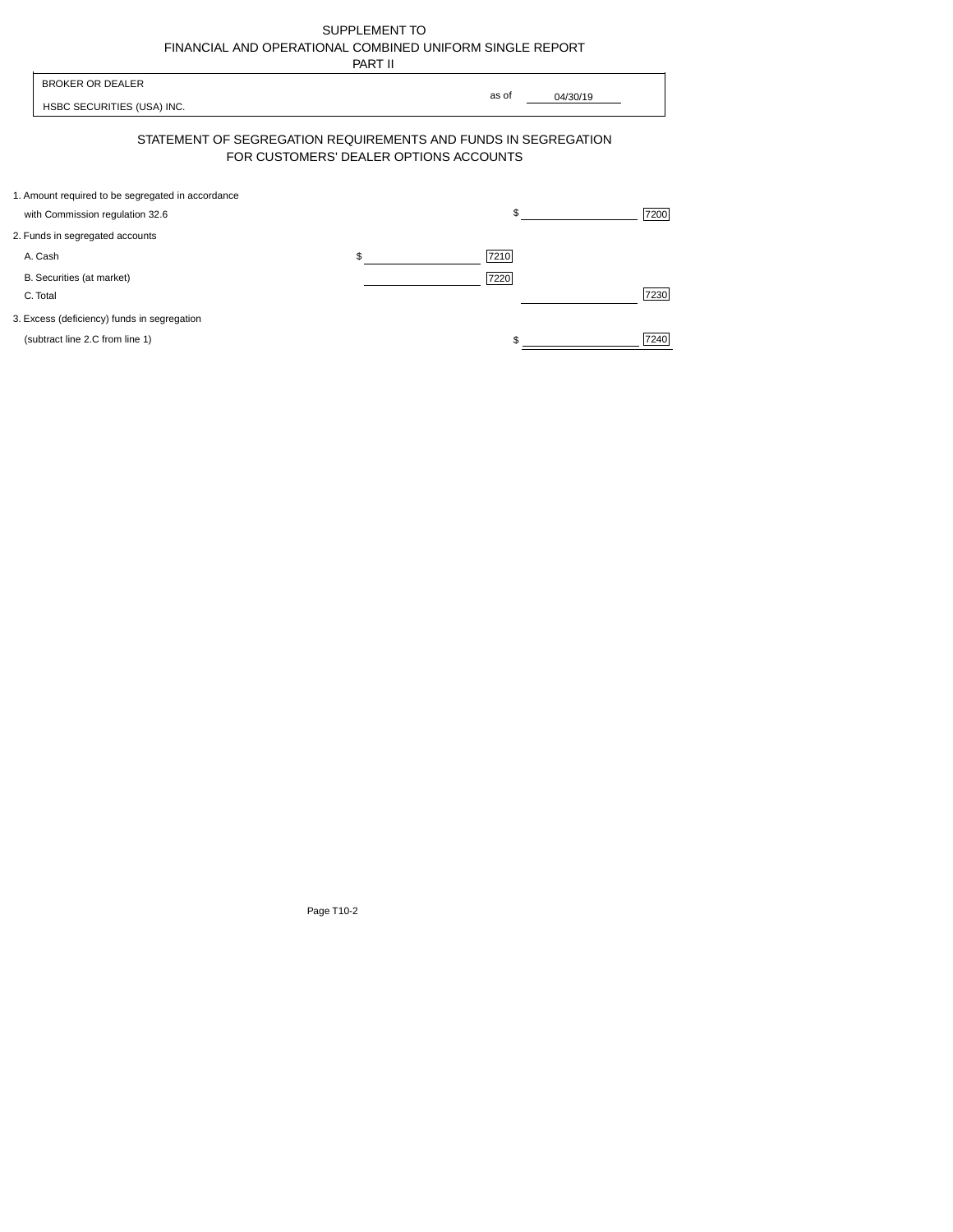SUPPLEMENT TO FINANCIALAND OPERATIONAL COMBINED UNIFORM SINGLE REPORT PART II

| BROKER OR DEALER           |       |          |
|----------------------------|-------|----------|
|                            | as of | 04/30/19 |
| HSBC SECURITIES (USA) INC. |       |          |

## STATEMENT OF SECURED AMOUNTS AND FUNDS HELD IN SEPARATE ACCOUNTS PURSUANT TO COMMISSION REGULATION 30.7

## FOREIGN FUTURES AND FOREIGN OPTIONS SECURED AMOUNTS

 $\mathsf{r}$ 

| Amount required to be set aside pursuant to law, rule or<br>regulation of a foreign government<br>or a rule of a self-regulatory organization authorized<br>thereunder                       |                                       |     |                          | 7305         |
|----------------------------------------------------------------------------------------------------------------------------------------------------------------------------------------------|---------------------------------------|-----|--------------------------|--------------|
| 1. Net ledger balance - Foreign Futures and Foreign Option Trading - All Customers<br>A. Cash<br><b>B.</b> Securities<br>(at market)                                                         |                                       | \$. | 58,441,495<br>71,139,353 | 7315<br>7317 |
| 2. Net unrealized profit (loss) in open futures contracts traded on a foreign                                                                                                                | board of trade                        |     | 12,772,766               | 7325         |
| 3. Exchange traded options<br>A. Market value of open option contracts purchased on a foreign board of trade<br>B. Market value of open contracts granted (sold) on a foreign board of trade |                                       |     | U                        | 7335<br>7337 |
| 4. Net equity (deficit) (add lines 1, 2, and 3.)                                                                                                                                             |                                       |     | 142,353,614              | 7345         |
| 5. Accounts liquidating to a deficit and accounts with<br>debit balances - gross<br>amount<br>Less: amount offset by customer owned securities                                               | \$.<br>13,308 7351<br>$11,197$ ) 7352 |     | 2.111                    | 7354         |
| 6. Amount required to be set aside as the secured amount - Net Liquidating                                                                                                                   | Equity Method (add lines 4 and 5)     | \$. | 142,355,725              | 7355         |
| 7. Greater of amount required to be set aside pursuant to foreign jurisdiction (above) or line 6.                                                                                            |                                       |     | 142,355,725              | 7360         |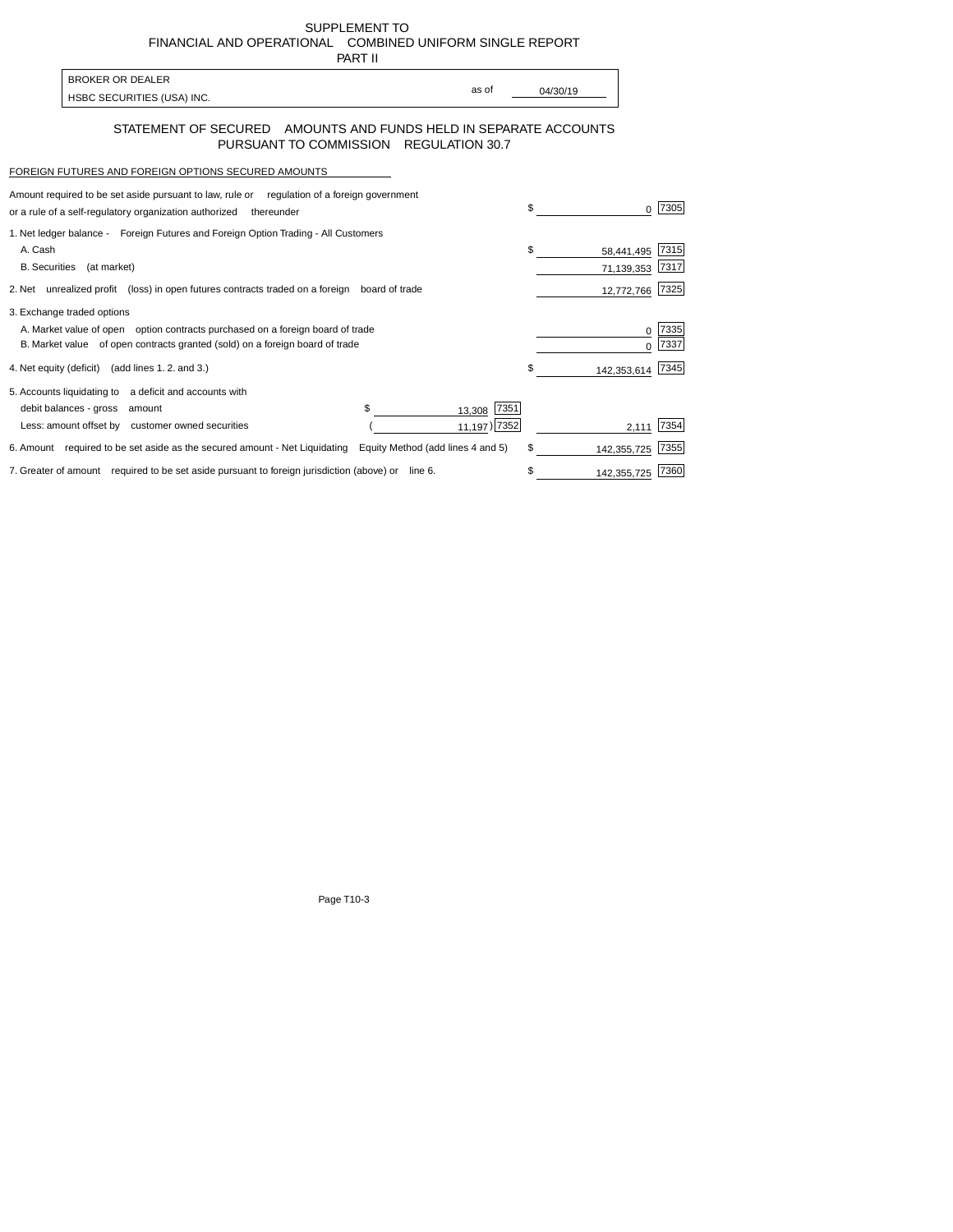## SUPPLEMENT TO FINANCIALAND OPERATIONALCOMBINED UNIFORM SINGLE REPORT

PART II

| <b>BROKER OR DEALER</b>                                                                           |                       |                 |                  |
|---------------------------------------------------------------------------------------------------|-----------------------|-----------------|------------------|
| HSBC SECURITIES (USA) INC.                                                                        | as of                 | 04/30/19        |                  |
| STATEMENT OF SECURED AMOUNTS AND FUNDS HELD IN SEPARATE<br>PURSUANT TO COMMISSION REGULATION 30.7 |                       | <b>ACCOUNTS</b> |                  |
| FUNDS DEPOSITED IN SEPARATE REGULATION 30.7 ACCOUNTS                                              |                       |                 |                  |
| 1. Cash in banks                                                                                  |                       |                 |                  |
| A. Banks located in the United States                                                             | \$<br>10.539.969      | 7500            |                  |
| B. Other banks qualified under Regulation 30.7                                                    |                       |                 |                  |
| 7510<br>Name(s):<br><b>HARRIS TRUST</b>                                                           |                       | $0$ 7520 \$     | 10,539,969 7530  |
| 2. Securities                                                                                     |                       |                 |                  |
| A. In safekeeping with banks located in the United States                                         | \$<br>81,069,594 7540 |                 |                  |
| 30.7<br>B. In safekeeping with other banks qualified under Regulation                             |                       |                 |                  |
| 7550<br>Name(s):<br><b>HARRIS TRUST</b>                                                           |                       | $0$ 7560        | 81,069,594 7570  |
| 3. Equities with registered futures commission merchants                                          |                       |                 |                  |
| A. Cash                                                                                           | \$                    | 0 7580          |                  |
| <b>B.</b> Securities                                                                              |                       | $0$ 7590        |                  |
| C. Unrealized gain (loss) on open futures contracts                                               |                       | 7600<br>0       |                  |
| D. Value of long option contracts                                                                 |                       | $0$ 7610        |                  |
| E. Value of short option contracts                                                                |                       | $0)$ 7615       | 0 7620           |
| 4. Amounts held by clearing organizations of foreign boards of<br>trade                           |                       |                 |                  |
| Name(s):<br>7630                                                                                  |                       |                 |                  |
| A. Cash                                                                                           | \$                    | 7640            |                  |
| <b>B.</b> Securities                                                                              |                       | 7650            |                  |
| C. Amount due to (from) clearing organizations - daily<br>variation                               |                       | 7660            |                  |
| D. Value of long option contracts                                                                 |                       | 7670            |                  |
| E. Value of short option contracts                                                                |                       | 7675            | 7680             |
| 5. Amounts held by members of foreign boards of trade<br>Name(s):<br>7690                         |                       |                 |                  |
| A. Cash                                                                                           | \$<br>33,279,762 7700 |                 |                  |
| <b>B.</b> Securities                                                                              | 40,948,125 7710       |                 |                  |
| C. Unrealized gain (loss) on open futures contracts                                               | 12,772,766 7720       |                 |                  |
| D. Value of long option contracts                                                                 |                       | 0 7730          |                  |
| E. Value of short option contracts                                                                |                       | $_0$ ) 7735     | 87,000,653 7740  |
| 6. Amounts with other depositories designated by a foreign<br>board of trade                      |                       |                 |                  |
| 7750<br>Name(s):                                                                                  |                       |                 | 0 7760           |
| 7. Segregated funds on hand (describe:                                                            |                       |                 | 0 7765           |
| 8. Total funds in separate section 30.7 accounts                                                  |                       | \$              | 178,610,216 7770 |
| 9. Excess (deficiency) set Aside Funds for Secured Amount (subtract Line 7 Secured                |                       |                 |                  |
| Statement page T10-3 from Line 8)                                                                 |                       | \$              | 36,254,491 7380  |
| 10. Management Target Amount for Excess funds in separate section 30.7 accounts                   |                       | \$              | 25,000,000 7780  |
| 11. Excess (deficiency) funds in separate 30.7 accounts over (under) Management Target            |                       | \$              | 11,254,491 7785  |
|                                                                                                   |                       |                 |                  |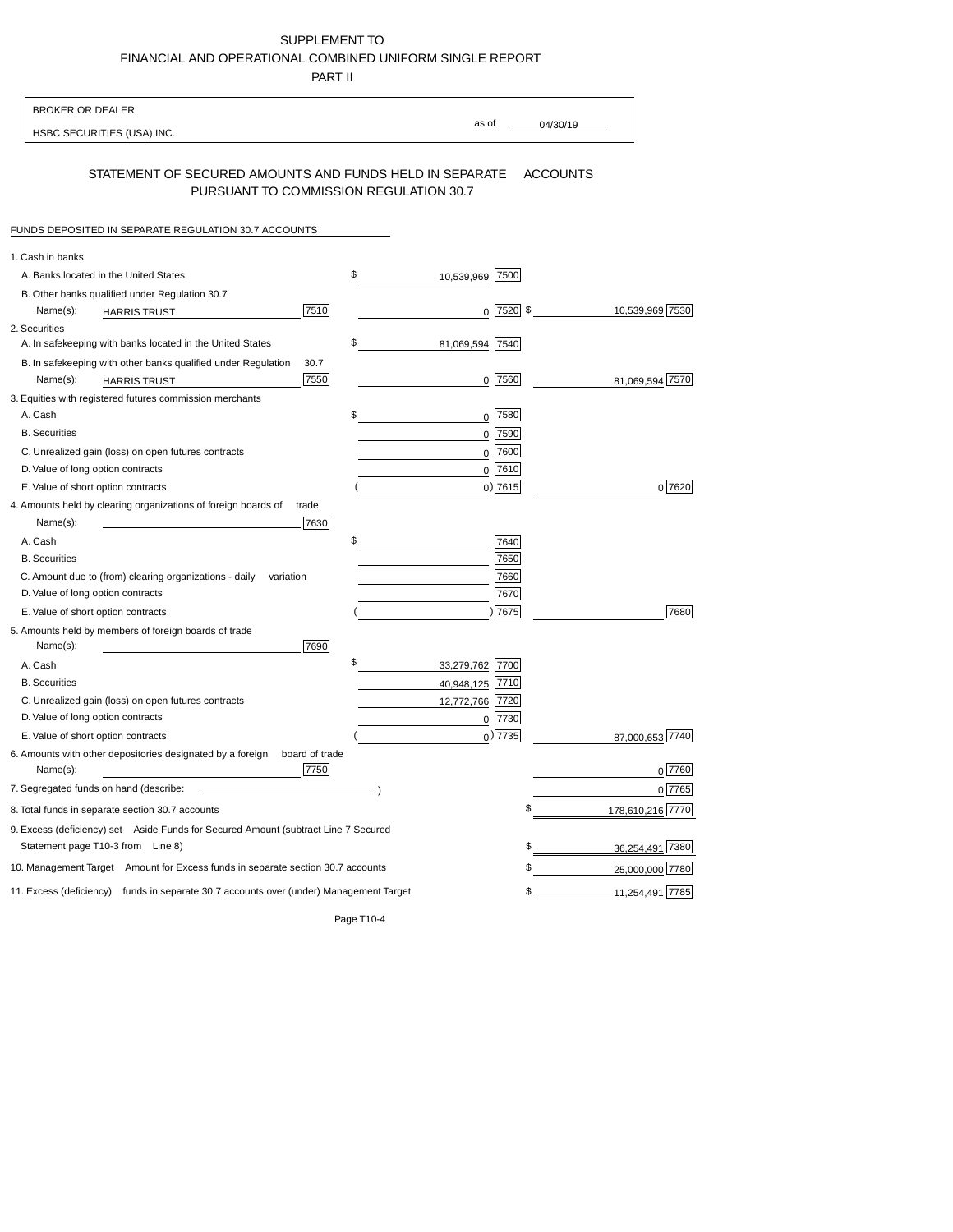SUPPLEMENT TO FINANCIALAND OPERATIONAL COMBINED UNIFORM SINGLE REPORT

| PART II                                                                                                                              |          |                    |               |
|--------------------------------------------------------------------------------------------------------------------------------------|----------|--------------------|---------------|
| <b>BROKER OR DEALER</b><br>as of                                                                                                     |          |                    |               |
| HSBC SECURITIES (USA) INC.                                                                                                           | 04/30/19 |                    |               |
| STATEMENT OF CLEARED  SWAPS CUSTOMER SEGREGATION REQUIREMENTS AND<br>FUNDS IN CLEARED SWAPS CUSTOMER ACCOUNTS UNDER 4D(F) OF THE CEA |          |                    |               |
| <b>Cleared Swaps Customer Requirements</b>                                                                                           |          |                    |               |
| 1. Net ledger balance                                                                                                                |          |                    |               |
| A. Cash                                                                                                                              | \$       | 177, 162, 524 8500 |               |
| B. Securities (at market)                                                                                                            |          | 455,535,923 8510   |               |
| 2. Net unrealized profit (loss) in open cleared swaps                                                                                |          | 281,549,002 8520   |               |
| 3. Cleared swaps options                                                                                                             |          |                    |               |
| A. Market value of open cleared swaps option contracts purchased                                                                     |          |                    | 0 8530        |
| B. Market value of open cleared swaps option contracts granted (sold)                                                                |          |                    | 0 8540        |
| 4. Net equity (deficit) (add lines 1, 2, and 3)                                                                                      | \$       | 914,247,449 8550   |               |
| 5. Accounts liquidating to a deficit and accounts with                                                                               |          |                    |               |
| 10,792,315 8560<br>debit balances - gross amount<br>\$                                                                               |          |                    |               |
| 10,792,262) 8570<br>Less: amount offset by customer owned securities                                                                 |          |                    | 53 8580       |
| 6. Amount required to be segregated for cleared swaps customers (add lines 4 and 5)                                                  | \$       | 914,247,502        | 8590          |
| Funds in Cleared Swaps Customer Segregated Accounts                                                                                  |          |                    |               |
| 7. Deposited in cleared swaps customer segregated accounts at banks                                                                  |          |                    |               |
| A. Cash                                                                                                                              |          | 6,505,711 8600     |               |
| B. Securities representing investments of cleared swaps customers' funds (at market)                                                 |          |                    | 0 8610        |
| C. Securities held for particular cleared swaps customers in lieu of cash (at market)                                                |          | 1,594,768 8620     |               |
| 8. Margins on deposit with derivatives clearing organizations in cleared swaps customer segregated accounts                          |          |                    |               |
| A. Cash                                                                                                                              |          | 41,225,653 8630    |               |
| B. Securities representing investments of cleared swaps customers' funds (at market)                                                 |          | 579,170,477 8640   |               |
| C. Securities held for particular cleared swaps customers in lieu of cash (at market)                                                |          | 453,941,155 8650   |               |
| 9. Net settlement from (to) derivatives clearing organizations                                                                       |          | (28,523,831) 8660  |               |
| 10. Cleared swaps options                                                                                                            |          |                    |               |
| A. Value of open cleared swaps long option contracts                                                                                 |          |                    | 0 8670        |
| B. Value of open cleared swaps short option contracts                                                                                |          |                    | 0 8680        |
| 11. Net equities with other FCMs                                                                                                     |          |                    |               |
| A. Net liquidating equity                                                                                                            |          |                    | 0 8690        |
| B. Securities representing investments of cleared swaps customers' funds (at market)                                                 |          |                    | $0^{8700}$    |
| C. Securities held for particular cleared swaps customers in lieu of cash (at market)                                                |          |                    | 0 8710        |
| 12. Cleared swaps customer funds on hand (describe:                                                                                  |          |                    | 0 <u>8715</u> |
| 13. Total amount in cleared swaps customer segregation (add lines 7 through 12)                                                      | \$       | 1,053,913,933 8720 |               |
| 14. Excess (deficiency) funds in cleared swaps customer segregation (subtract line 6 from line 13)                                   | \$       | 139,666,431 8730   |               |
| 15. Management Target Amount for Excess funds in cleared swaps segregated accounts                                                   | \$       | 113,000,000 8760   |               |
|                                                                                                                                      |          |                    |               |
| (deficiency) funds in cleared swaps customer segregated accounts over<br>16. Excess                                                  |          |                    |               |
| <b>Management Target Excess</b><br>(under)                                                                                           | \$       | 26,666,431 8770    |               |